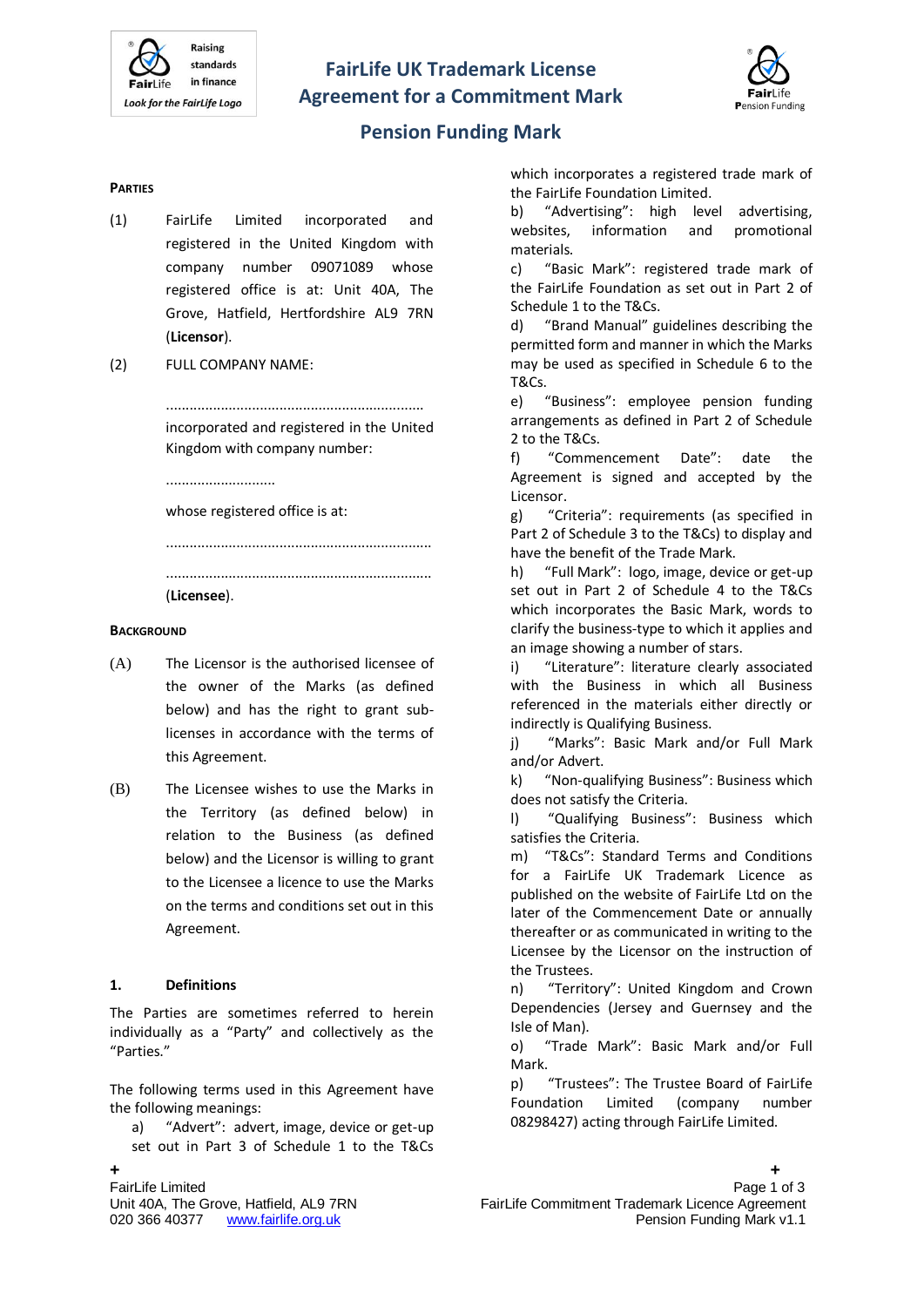



# **Pension Funding Mark**

#### **2. Grant of License**

2.1. **Right to Display Marks.** The Licensor grants to the Licensee on the terms set out in this Agreement a non-exclusive, non-transferable licence to display:

(1) the Full Mark on Literature; and

(2) the Advert on Advertising

#### in the Territory.

2.2. **Non-exclusive Agreement**. Nothing in this Agreement will prohibit or restrict the Licensor from entering into agreements with other companies, partnerships, charities, and organisations under terms and conditions that may be the same as or different from those stated in this Agreement.

2.3. **Discretion of the Trustees.** Permission to use the Marks shall be at the sole discretion of the Trustees. In the event of any dispute arising involving Marks the final decision will reside with the Trustees.

2.4. **Incorporation of terms & conditions.** The grant of licence is subject to the Licensee's strict compliance with the T&Cs and where terms in this Agreement contradict terms in the T&Cs the terms in this Agreement shall override those in the T&Cs.

## **3. Annual Licence fee**

3.1. In consideration of the grant made in this Agreement the Licensee shall within 60 days of the Commencement Date pay to the Licensor a licence fee as specified in Part 2 of Schedule 5 to the T&Cs.

3.2. Where the licence fee specified in clause 3.1 is £1 (one pound) the licence fee will be considered paid 60 days after the Commencement Date and an acknowledgement will be sent to the Licensee.

## **4. Term and Termination**

4.1. **Term of Agreement.** The right to display the Marks is licensed to the Licensee for a period of one year from the Commencement Date.

**4.1.1.** The Agreement is subject to automatic renewal as per clause 4.2 and shall continue in force unless terminated under clause 4.3.

4.2. **Extension of the Term.** This Agreement will be automatically renewed for a further one year period unless either party has given a notice to terminate the Agreement under clause 4.3.1. Where the Licensor requires that a new licence agreement be signed this will be sent to the

#### 4.3. **Termination.**

**4.3.1.** This Agreement will terminate on the anniversary of the Commencement Date if a notice to terminate the Agreement is given by either Party 30 days prior to the end of the Agreement.

**4.3.2.** The Licensee may terminate this Agreement at any time by giving one month written notice to Licensor.

**4.3.3.** Licensor may terminate this Agreement at any time by giving one month's written notice to the Licensee if (a) the Licensee ceases to provide Qualifying Business, (b) the Licensee materially breaches this Agreement or (c) a majority of the Trustees in their reasonable discretion deem that a termination is appropriate.

**4.3.4.** Upon the termination of this Agreement for whatever reason Licensor shall be entitled to retain the licence fee paid pursuant to Clause 3.1

**4.3.5.** All provisions of this Agreement which in order to give effect to their meaning need to survive its termination shall remain in full force and effect thereafter.

#### **5. Appeals**

5.1. The Licensee may appeal to the Trustees against any decision by the Licensor which may lead to a termination of this Agreement.

5.2. An appeal should be made in writing, via the Licensor stating the full grounds of appeal within 14 days of the date on which the decision was sent to the Licensee unless otherwise agreed in writing (not to be unreasonably withheld by the Licensor). The Licensor may request an appeal meeting upon receipt of the grounds of appeal.

5.3. The Licensee may request to attend the meeting when the appeal is heard. The decision on the request to attend the meeting of the Trustees will be confirmed in writing to the Licensee within 14 days.

5.4. The final decision by the Trustees will be confirmed in writing to the Licensee, within 14 days of the grounds of appeal. There will be no further right of appeal.

## **6. Governing Law and Jurisdiction**

6.1. These terms and conditions are governed by English law. You hereby irrevocably submit to the exclusive jurisdiction of the English courts